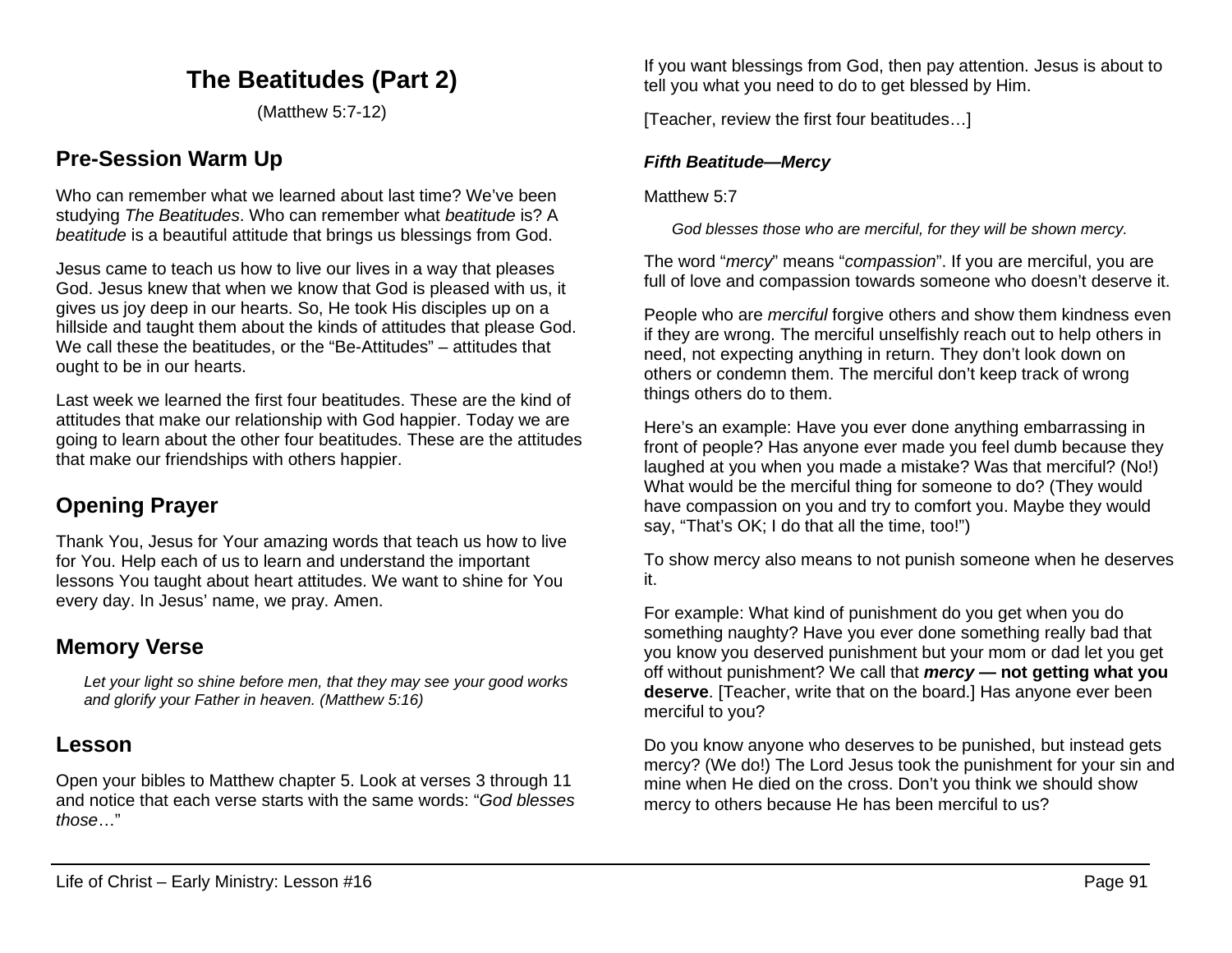Have you ever been merciful? Can you think of ways you can be merciful? Being merciful may mean giving some of your allowance to someone who can't pay it back, being a friend to someone whom others laugh at, or being patient with your baby brother when he breaks one of your toys. Jesus will help you to be merciful to others less fortunate than you and to those who hurt or disappoint you.

What is the promise to you if you are merciful to someone? The verse says, "*they will be shown mercy*." If you show mercy to someone, don't be surprised when they are merciful back to you!

Next time someone does something wrong to you and it's "pay back" time, remember what the Lord has done for you. It will help you to be a little more understanding and forgiving. As you allow God to control your thoughts and attitudes, He will bless you big time.

So, the first attitude that makes your friendships better is mercy.

#### *Sixth Beatitude—Having a pure heart*

Matthew 5:8

*God blesses those whose hearts are pure, for they will see God.*

What do you think it means to have a pure heart? (Not holding bad feelings about someone, not holding a grudge in your heart against someone, having right motives, being without deceit.) God wants us to be innocent of all wrong doing.

If someone has sinned against you, Jesus says we need to forgive them, even if they don't deserve it because if you hold unforgiveness in your heart, it can give you a headache or make you sick to your stomach or it can make you cranky. If you don't do something about the grudge you are holding, it can make you bitter and angry. You'll suddenly snap at people for no reason at all and it's hard to sleep at night. You'll toss and turn.

Another way to have an impure heart is by harboring secret sin. When you don't confess your sin and get forgiveness, it can make you just

as bitter and angry and cranky as having unforgiveness towards someone else.

So, the second attitude that makes your friendships better is having a pure heart.

What is the blessing God promises if we stay pure in heart? The verse says, "*for they will see God*."

When your heart is pure, you can come into His presence in prayer and you will be able to "see" God working in your everyday life.

God desires us to have clean hearts. In fact, it's impossible for us to come into Heaven without clean hearts. God is perfect; He cannot tolerate sin in His presence. But there's a big problem. We are sinners by nature. (Romans 3:23, "*For all have sinned and fall short of the glory of God*.")

Not a day goes by that we don't do something wrong. Jesus said that if you've ever been angry at someone, it's as if you murdered him in your heart.

So, how can you clean your heart?

God knows that we cannot make our own hearts clean (Proverbs 20:9; 1 John 1:7). Remember God's bar of soap:

1 John 1:9

*If we confess our sins, He is faithful and just to forgive us our sins and to cleanse us from all unrighteousness.*

#### *Seventh Beatitude—Being a peacemaker*

#### Matthew 5:9

*God blesses those who work for peace, for they will be called the children of God.*

What do you think it means to "work for peace"?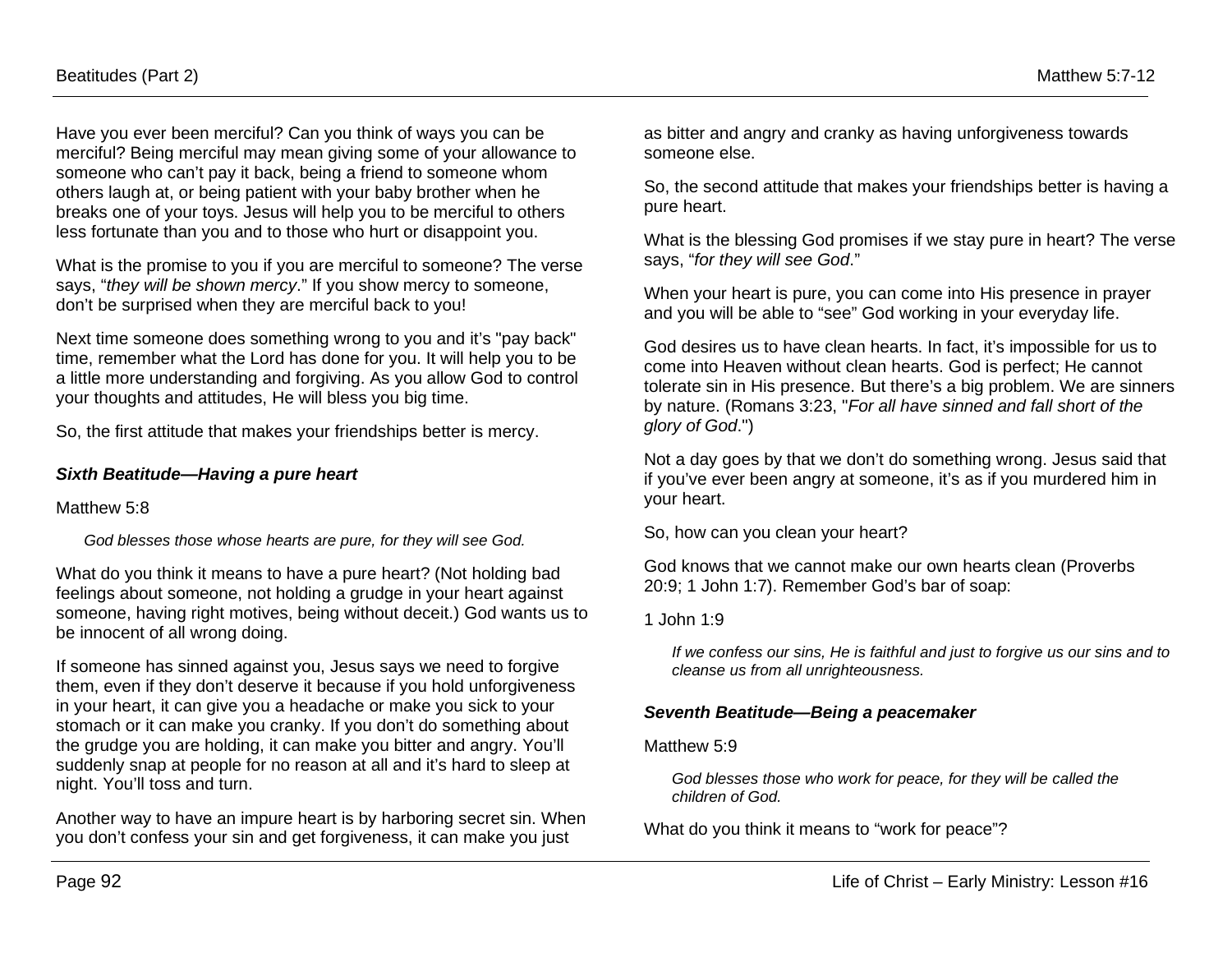Let's talk about some ways you can be a peacemaker.

One way you can be a peacemaker is by keeping peace at home by obeying your parents. Have you ever noticed that when you don't obey, your parents get mad, raise their voices, and you end up getting punished? It's better to obey and let peace reign in your home!

You can also be a peacemaker among your friends by being truthful and kind and by letting others have their way. God wants us to love others. No one will want to pick a fight with you if you are loving towards them just like God is with you.

What about if someone tries to start a fight? You need to stay calm and look for ways to come to agreement on things; look for ways to compromise. Sometimes being a peacemaker means you won't get your way. God's kind of love puts other people first.

What is the blessing God promises us if we are peacemakers? The verse says, "*they will be called the children of God*."

If we allow God to use us as a peacemaker, we will be showing others that we have godly attitudes. We'll be different; we'll be attractive to others. People will know we are Christians because we aren't behaving like everyone else.

So, the third attitude that makes your friendships better is being a peacemaker.

#### *Eighth Beatitude—Standing for truth, no matter what!*

#### Matthew 5:10-12

*God blesses those who are persecuted for doing right, for the Kingdom of Heaven is theirs. (11) "God blesses you when people mock you and persecute you and lie about you and say all sorts of evil things against you because you are my followers. (12) Be happy about it! Be very glad! For a great reward awaits you in heaven. And remember, the ancient prophets were persecuted in the same way.*

The word "*persecute"* means *to treat harshly or cruelly*.

What do you think this beatitude is saying? [Teacher, let the children respond.]

Has anyone ever laughed at you because you wanted to do the "right" thing or to be good or honest? Has anyone tried to make you feel weird for not wanting to laugh at a dirty joke or join in a mean trick? Have you ever been made fun of because you are a Christian?

The Bible tells us in 2 Timothy 3:12, "*Everyone who wants to live a godly life in Christ Jesus will suffer persecution*." That is, they will be treated harshly or cruelly. This is a promise! You can expect it to happen sometime in your life.

Can you be happy when someone makes fun of you for being good?

How would you react if someone made fun of you for being a Christian? [Teacher, allow the children to discuss this issue.]

Jesus is our example to live by. He never did a wrong thing. He never had a bad thought. He was always kind and loving towards people. He did all kinds of good things for people. He healed the lame and made the blind to see. But the Jews hated Him. They got hold of Him and whipped Him and pushed a crown of thorns down on His head. They put a purple robe on Him and made fun of Him. Then they forced Him to carry a heavy wooden cross up a mountain where they hung Him by nails.

Why did the Jews do that? (They were jealous of Him. They were afraid that Jesus would take their power away in the government.) What was Jesus' reaction to the persecution He received? He was merciful. He asked the Father to forgive them; He said they didn't know what they were doing. He showed love and compassion right up to the end.

What is the blessing that God promises those who are persecuted for being a Christian? (*Yours is the kingdom of heaven; a great reward awaits you in heaven*.)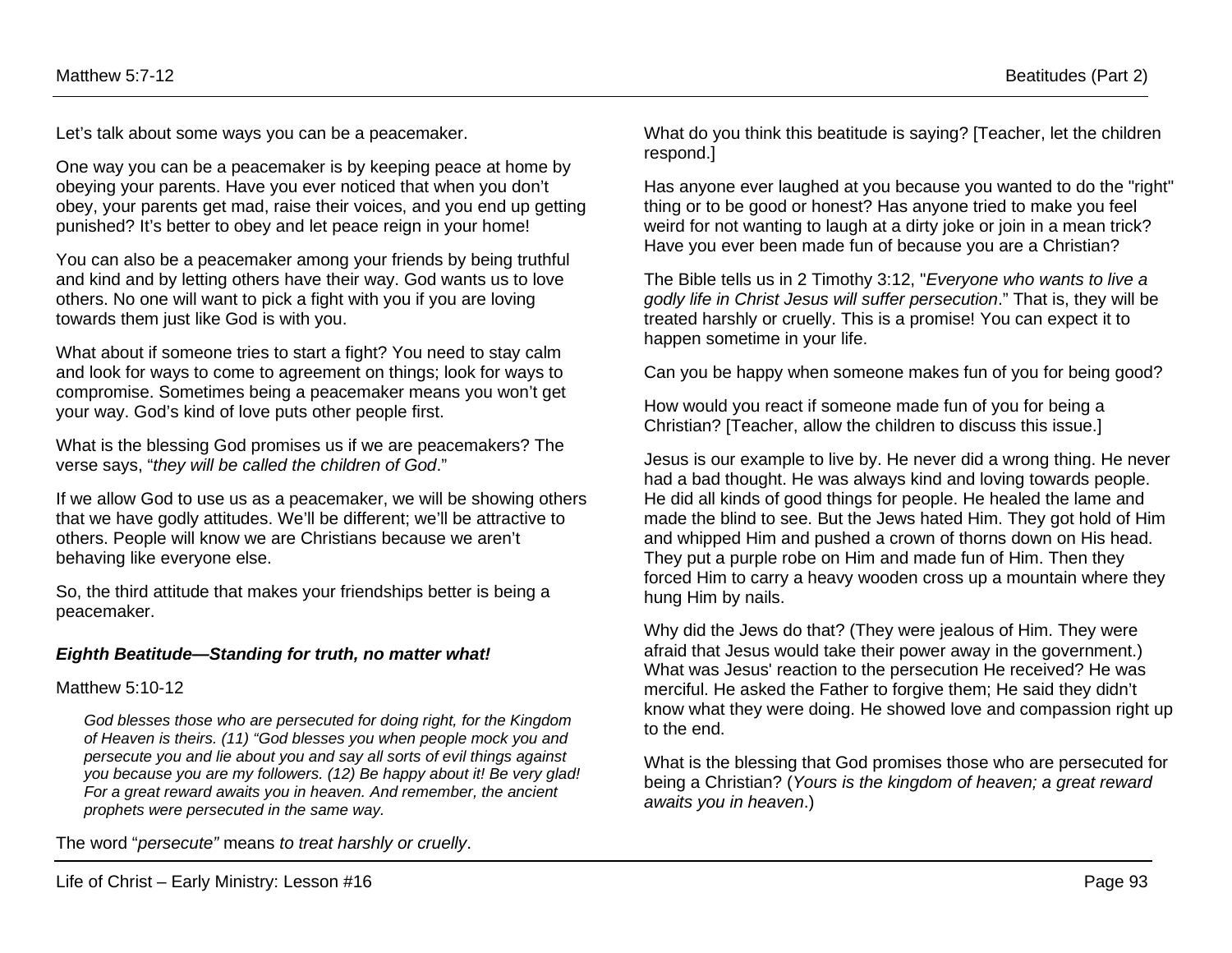When people laugh at you or even try to hurt you for doing right, think of the happy days to come in Heaven. God wants us to make a stand for righteousness. He doesn't want us to be afraid of ridicule for being godly. Troubles may last for a while here on earth, but Heaven will be forever and ever!

The fourth attitude that makes your friendships better is making a stand for righteousness sake, even if it means you get persecuted.

God expects us to live our lives with the attitudes that we have been learning from the Beatitudes. He wants us to be humble and to seek to live right. We need to make right choices even when our friends are tempting us not to. We need to ask God to give us the desire in our heart to live godly lives and the strength to make godly choices in our behavior. [Teacher, review verse for today.]

## **Closing Prayer**

Father, we want to live our lives in such a way that it brings You all the honor You deserve. We also want our lives to look attractive to others so that they, too, will want to come to know You and love You in the way that we do. Please control our thoughts and feelings. Give us the power we need to make right choices even when we are tempted not to. In Jesus' name, we pray. Amen.

# **Learning Activities**

### **Activities**

- Circle the Answers and Match the Attitude word puzzles
- Review with Beatitude Matching Cards. Make flash cards for the beatitudes and their meanings, stick to sticky board as you go through the lesson to facilitate learning.

### **Game Center**

Choose one of the following games:

- *Beatitude Bingo*. (See Lesson #15 for directions and pattern.)
- *Beatitude Concentration* (See Lesson #15 for directions and pattern. Use the following review questions.)

#### *Review Questions:*

- 1. What is a beatitude? (They are Godly attitudes or beautiful attitudes - types of attitudes that should be in all of us.)
- 2. The first four Beatitudes teach us four attitudes that make our relationships with God happier. What do the last four attitudes teach us? (Four attitudes that make our relationships with others happier.)
- 3. What is at least one attitude that makes your relationships with God happier? (Poor in Spirit, mourn, meek, hunger and thirst for righteousness.)
- 4. What is the first attitude that makes our friendships better? (Mercy)
- 5. What does it mean to be merciful? (to be full of love and compassion towards someone, especially when they don't deserve it.)
- 6. What is the blessing God promises if you are merciful? (If you show mercy to someone; they'll be merciful back to you.)
- 7. Can you think of ways you can be merciful? (Being merciful may mean giving some of your allowance to a poor family, being a friend to someone whom others laugh at, or being patient with your brother or sister.)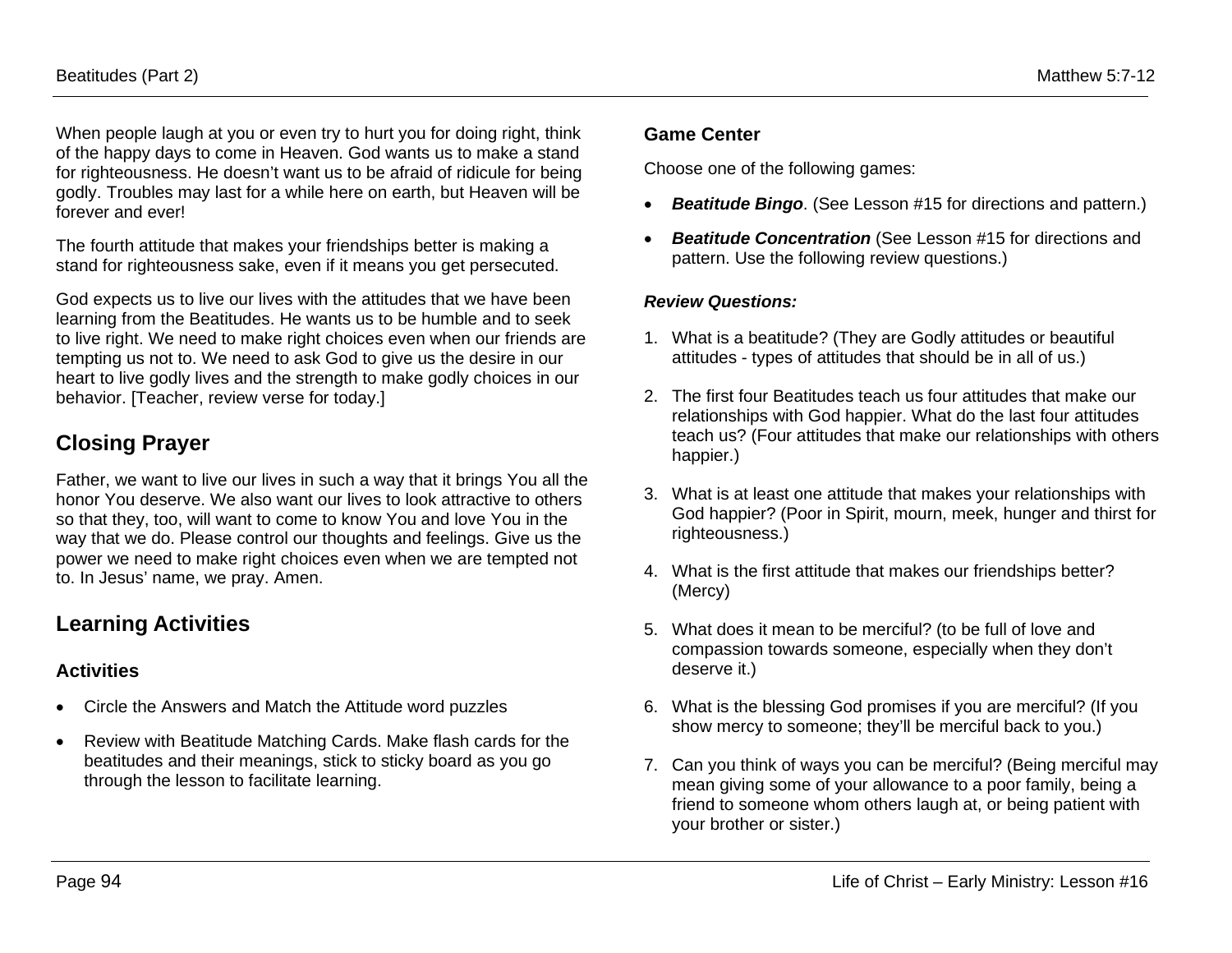- 8. What is the second attitude that makes our friendships better? (Purity of heart.)
- 9. What does it mean to have a pure heart? (To be blameless.)
- 10. What is the blessing God promises if you stay pure in heart? (You'll get to come into the presence of God the moment we die.)
- 11. How do you keep your heart pure as you live day-by-day? (Confess your sin to God and He'll forgive you.)
- 12. What's the third attitude that makes our friendships better? (Peacemaker.)
- 13. How can you be a Peacemaker? (To be truthful and kind and by letting others have their way.)
- 14. What is the blessing God promises if you are a peacemaker? (You'll be called a 'son of God,' that is, a Christian.)
- 15. What are some ways you can be a peacemaker? (Obey parents, be truthful and kind to others.)
- 16. What is the fourth attitude that makes our friendships better? ("Blessed are the persecuted for righteousness sake")
- 17. What does it mean to be persecuted for righteousness sake? (To be treated harshly for making a stand for righteousness.)
- 18. What is the blessing God promises if you are willing to do right even if it means you'll be persecuted? (You will be rewarded greatly in heaven.)
- 19. Can you be happy when someone makes fun of you for being good? (Yes, but we'll need to ask God for help.)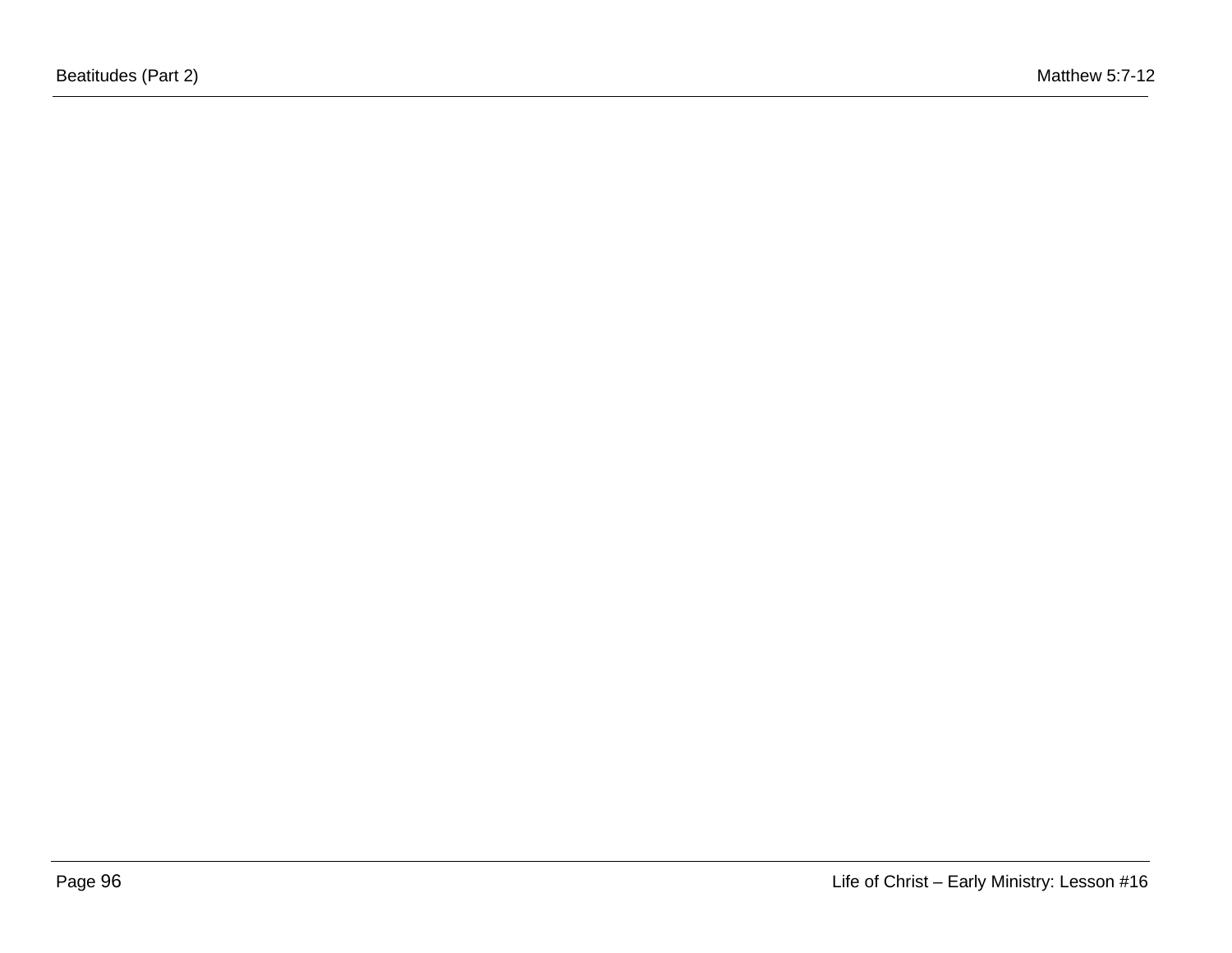

**Circle the correct answers:**

- 1. Blessed are the (merciful, mean, unforgiving) for they shall obtain (money, mercy, food). (Matt 5:7)
- 2. (Sad, Sleepy, Happy) are the pure in heart, for they shall (see, talk to, be) God. (Matt 5:8)
- 3. Blessed are the (peacemakers, policemen, tap dancers), for they shall be called (great, Christians, sons of God). (Matt 5:9).
- 4. Blessed are those who a persecuted for (righteousness, food, Pete's) sake, for theirs is the (prize, kingdom of heaven, trophy). (Matt 5:10-12)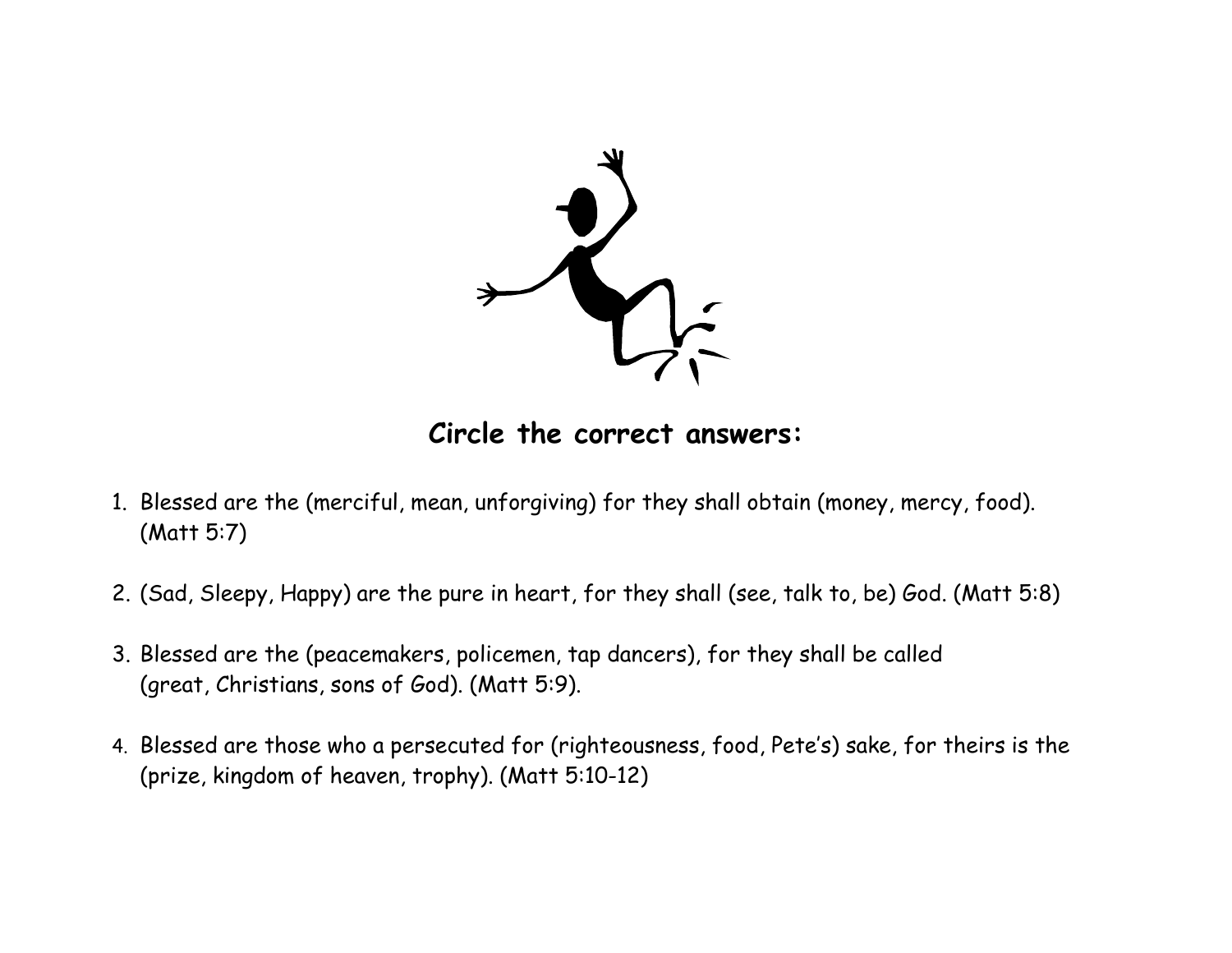**Fill in the blank:**

1. To be merciful is to be  $\_\_\_\_\_\_\_\_\_\_\_\_\_\_\_\_$ 

2. To keep our hearts pure, we must  $\frac{1}{2}$   $\frac{1}{2}$   $\frac{1}{2}$   $\frac{1}{2}$   $\frac{1}{2}$   $\frac{1}{2}$   $\frac{1}{2}$  our sins.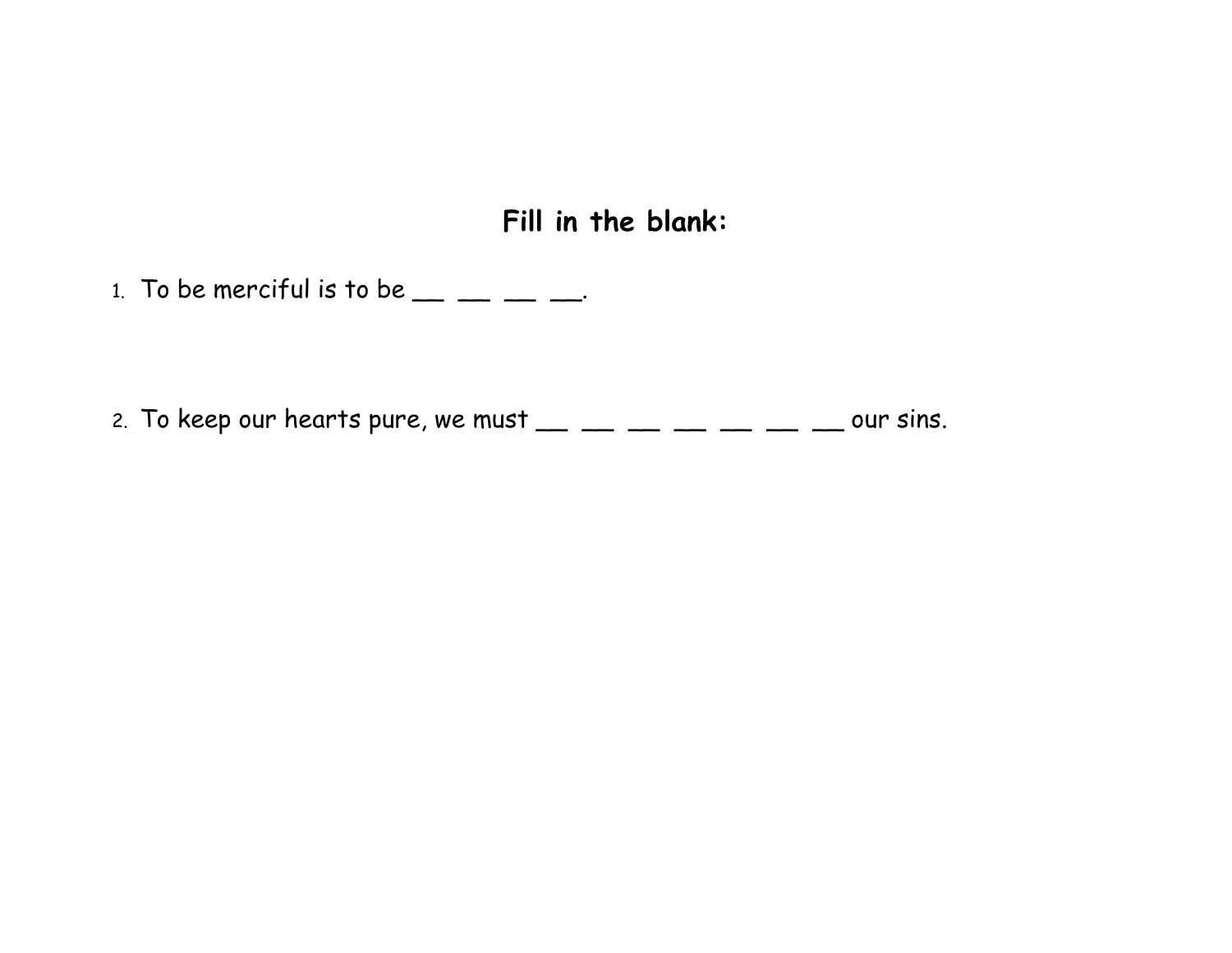# **Match the Attitude to the Meaning**

Mercy Blameless

Pure in Heart Tortured

Peacemaker One who soothes anger

Persecuted Give kindness when it's not deserved